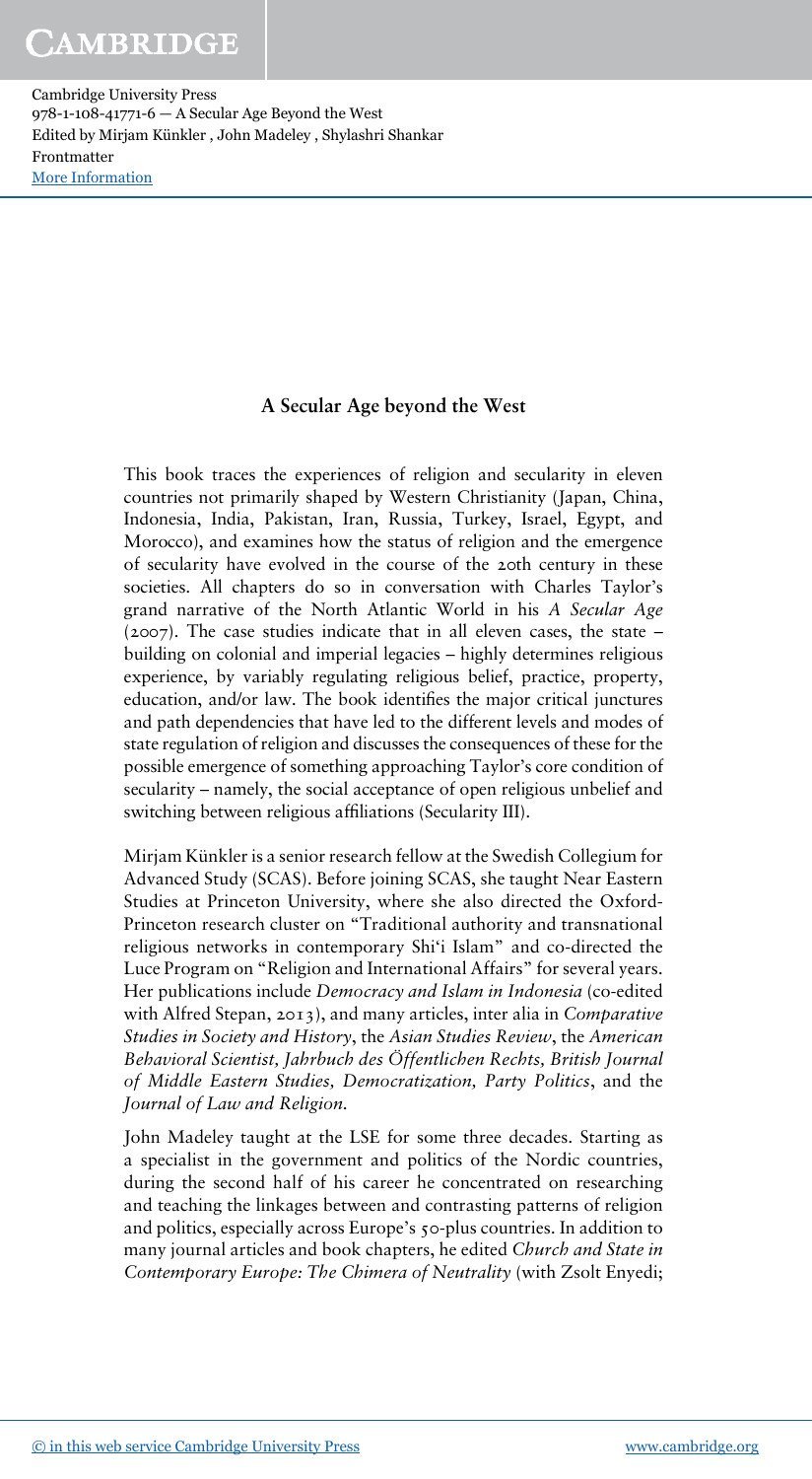> 2003), Religion and Politics (2003), and Religion, Politics and Law in the European Union (with Lucian Leustean; 2009).

> Shylashri Shankar is the author of Scaling Justice: India's Supreme Court, Anti-Terror Laws, and Social Rights (2009), and co-author of Battling Corruption (2013). In the past she has been a Fellow at the Rockefeller Foundation's Bellagio Center in Italy and a co-convenor (together with Mirjam Künkler and Hanna Lerner) of a research group on constitutionalism and religion at the Center for Interdisciplinary Research (ZiF) in Bielefeld, Germany. She has published widely on law, religion, and development in India.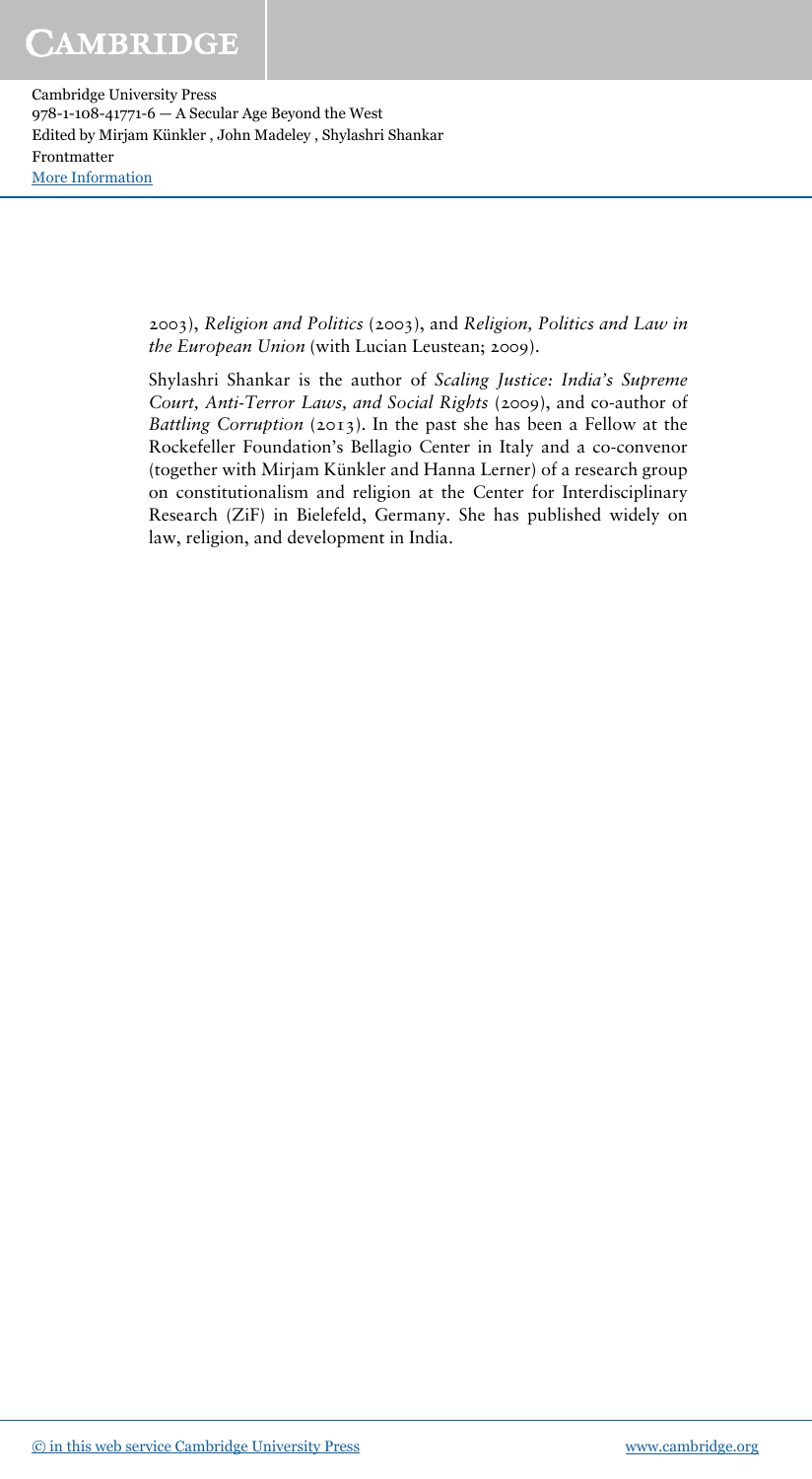#### Cambridge Studies in Social Theory, Religion and Politics

Editors

David C. Leege, University of Notre Dame Kenneth D. Wald, University of Florida, Gainesville Richard L. Wood, University of New Mexico

The most enduring and illuminating bodies of late nineteenth-century social theory – by Marx, Weber, Durkheim, and others – emphasized the integration of religion, polity, and economy through time and place. Once a staple of classic social theory, however, religion gradually lost the interest of many social scientists during the twentieth century. The recent emergence of phenomena such as Solidarity in Poland, the dissolution of the Soviet empire, various South American, Southern African, and South Asian liberation movements, the Christian Right in the United States, and Al Qaeda have reawakened scholarly interest in religiously based political conflict. At the same time, fundamental questions are once again being asked about the role of religion in stable political regimes, public policies, and constitutional orders. The series Cambridge Studies in Social Theory, Religion and Politics will produce volumes that study religion and politics by drawing upon classic social theory and more recent social scientific research traditions. Books in the series offer theoretically grounded, comparative, empirical studies that raise "big" questions about a timely subject that has long engaged the best minds in social science.

#### Titles in the series

- Mikhail A. Alexseev and Sufian N. Zhemukhov, Mass Religious Ritual and Intergroup Tolerance: The Muslim Pilgrims' Paradox
- Luke Bretherton, Resurrecting Democracy: Faith, Citizenship, and the Politics of a Common Life
- David E. Campbell, John C. Green, and J. Quin Monson, Seeking the Promised Land: Mormons and American Politics
- Ryan L. Claassen, Godless Democrats and Pious Republicans? Party Activists, Party Capture, and the "God Gap"
- Darren W. Davis and Donald B. Pope-Davis, Perseverance in the Parish? Religious Attitudes from a Black Catholic Perspective

Paul A. Djupe and Christopher P. Gilbert, The Political Influence of Churches

- Joel S. Fetzer and J. Christopher Soper, Muslims and the State in Britain, France, and Germany
- François Foret, Religion and Politics in the European Union: The Secular Canopy

Jonathan Fox, A World Survey of Religion and the State

- Jonathan Fox, Political Secularism, Religion, and the State: A Time Series Analysis of Worldwide Data
- Anthony Gill, The Political Origins of Religious Liberty
- Brian J. Grim and Roger Finke, The Price of Freedom Denied: Religious Persecution and Conflict in the *21*st Century
- Kees van Kersbergen and Philip Manow, editors, Religion, Class Coalitions, and Welfare States
- Karrie J. Koesel, Religion and Authoritarianism: Cooperation, Conflict, and the Consequences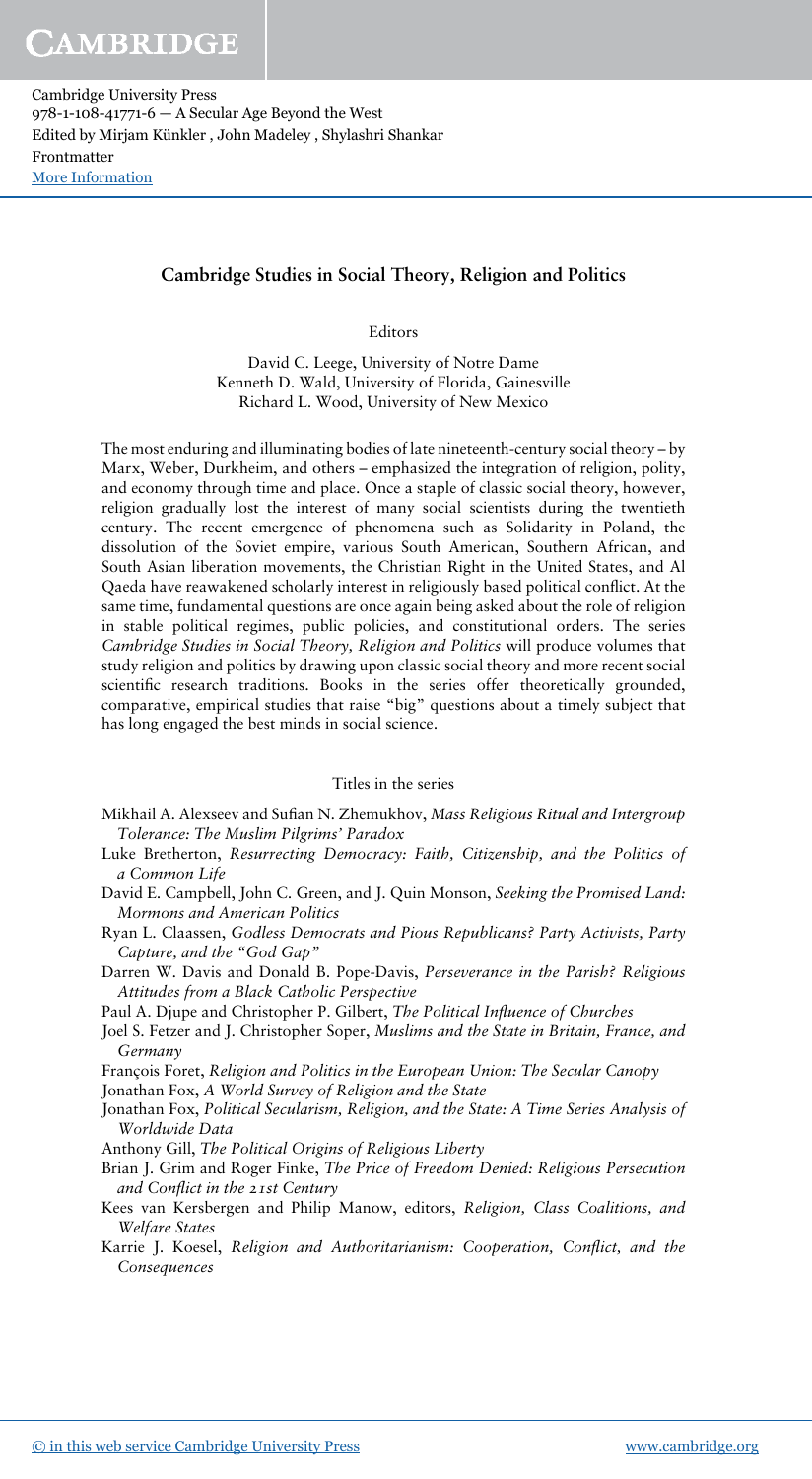Cambridge University Press 978-1-108-41771-6 — A Secular Age Beyond the West Edited by Mirjam Künkler , John Madeley , Shylashri Shankar Frontmatter [More Information](www.cambridge.org/9781108417716)

> Mirjam Künkler, John Madeley, and Shylashri Shankar, editors, A Secular Age beyond the West: Religion, Law and the State in Asia, the Middle East and North Africa

> Ahmet T. Kuru, Secularism and State Policies toward Religion: The United States, France, and Turkey

> Andrew R. Lewis, The Rights Turn in Conservative Christian Politics: How Abortion Transformed the Culture Wars

> Damon Maryl, Secular Conversions: Political Institutions and Religious Education in the United States and Australia, *1800*–*2000*

Jeremy Menchik, Islam and Democracy in Indonesia: Tolerance without Liberalism

Pippa Norris and Ronald Inglehart, Sacred and Secular: Religion and Politics Worldwide

Amy Reynolds, Free Trade and Faithful Globalization: Saving the Market

Sadia Saeed, Politics of Desecularization: Law and the Minority Question in Pakistan David T. Smith, Religious Persecution and Political Order in the United States

Peter Stamatov, The Origins of Global Humanitarianism: Religion, Empires, and Advocacy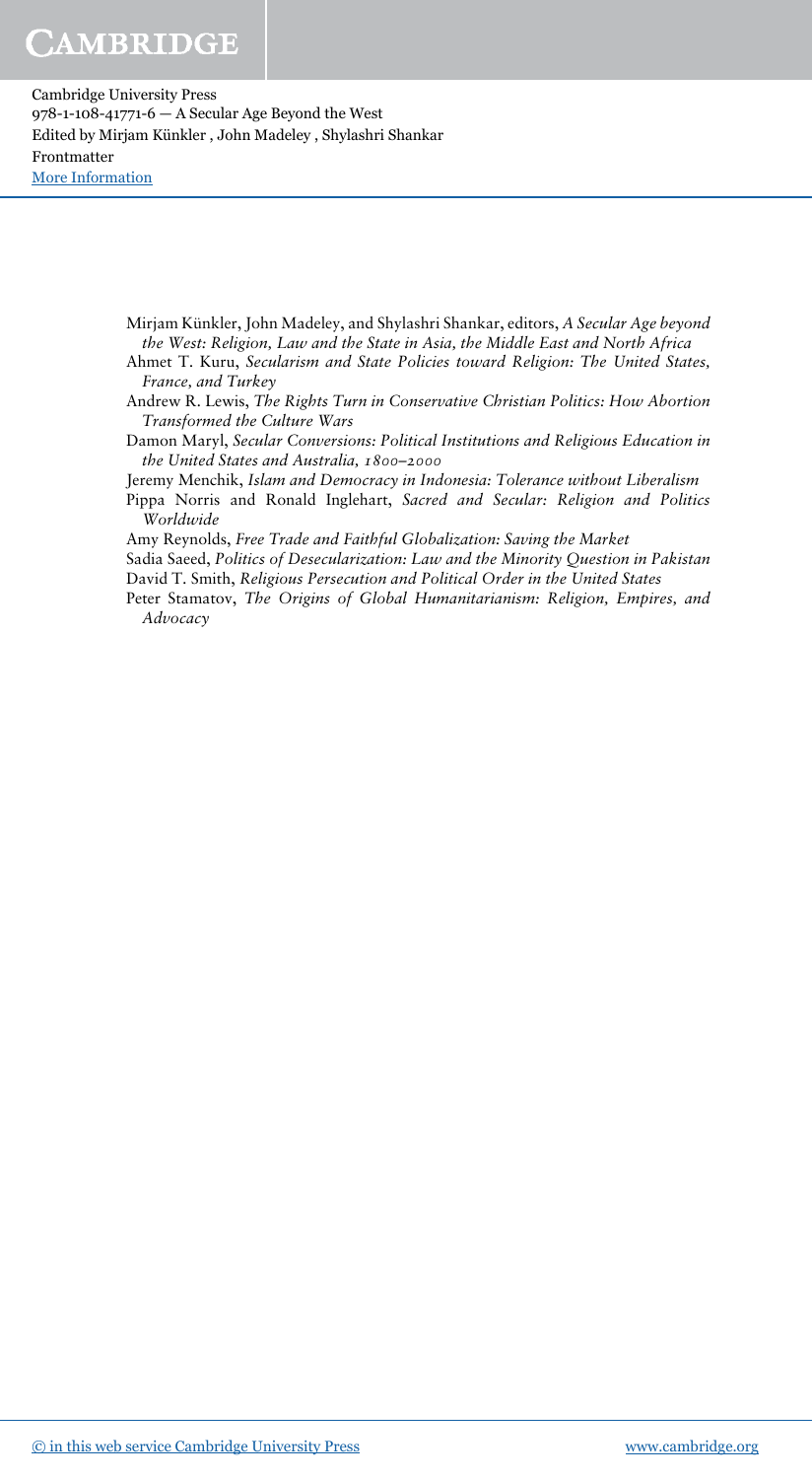Cambridge University Press 978-1-108-41771-6 — A Secular Age Beyond the West Edited by Mirjam Künkler , John Madeley , Shylashri Shankar Frontmatter [More Information](www.cambridge.org/9781108417716)

# A Secular Age beyond the West: Religion, Law and the State in Asia, the Middle East and North Africa

Edited by

## MIRJAM KÜNKLER

Swedish Collegium for Advanced Study

## JOHN MADELEY

London School of Economics and Political Science

## SHYLASHRI SHANKAR

Centre for Policy Research, New Delhi

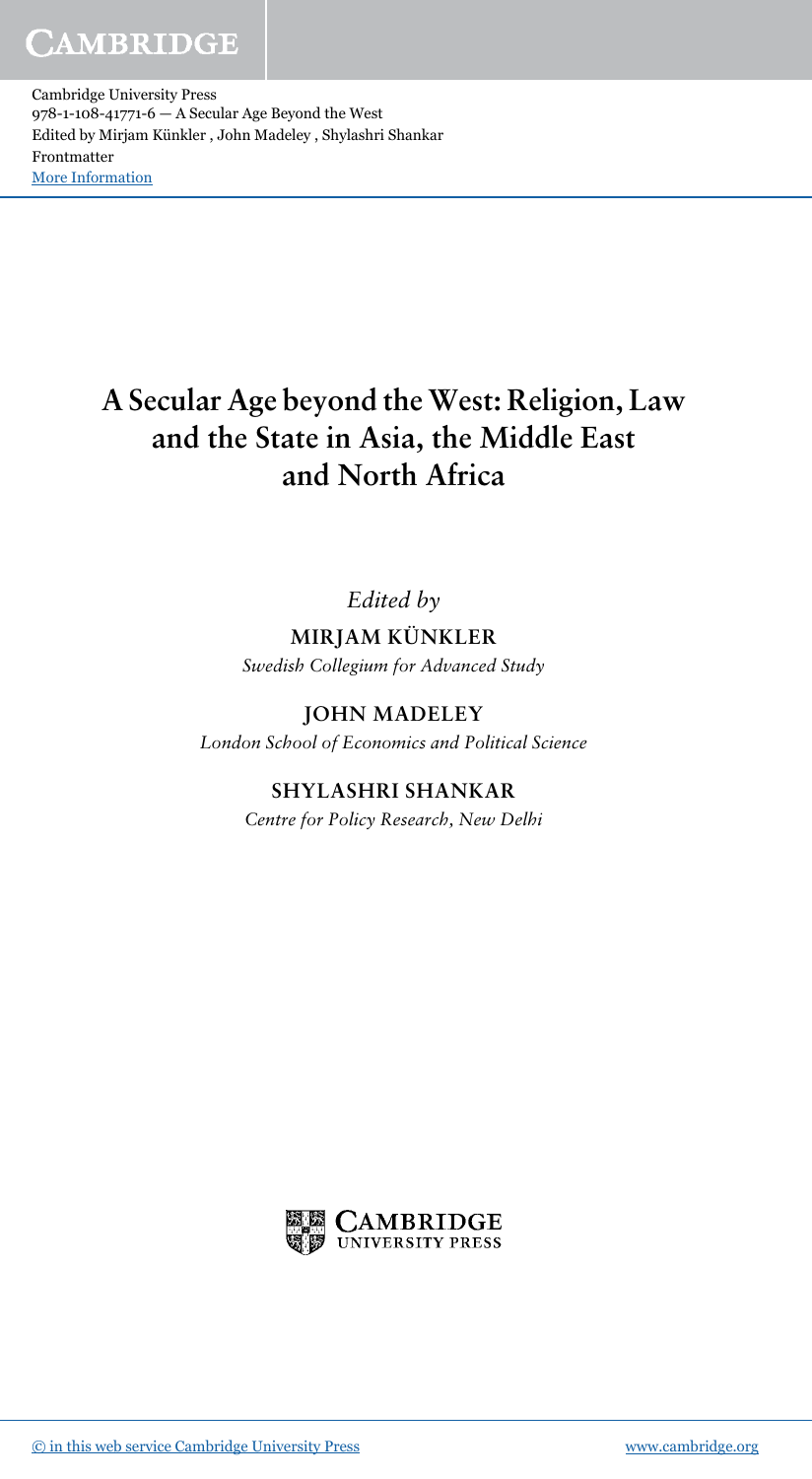Cambridge University Press 978-1-108-41771-6 — A Secular Age Beyond the West Edited by Mirjam Künkler , John Madeley , Shylashri Shankar Frontmatter [More Information](www.cambridge.org/9781108417716)

#### **CAMBRIDGE UNIVERSITY PRESS**

University Printing House, Cambridge cb2 8bs, United Kingdom

One Liberty Plaza, 20th Floor, New York, ny 10006, USA

477 Williamstown Road, Port Melbourne, vic 3207, Australia

314–321, 3rd Floor, Plot 3, Splendor Forum, Jasola District Centre, New Delhi - 110025, India

79 Anson Road, #06–04/06, Singapore 079906

Cambridge University Press is part of the University of Cambridge.

It furthers the University's mission by disseminating knowledge in the pursuit of education, learning, and research at the highest international levels of excellence.

> www.cambridge.org Information on this title: www.cambridge.org/9781108417716 doi: 10.1017/9781108278195

> > © Cambridge University Press 2018

This publication is in copyright. Subject to statutory exception and to the provisions of relevant collective licensing agreements, no reproduction of any part may take place without the written permission of Cambridge University Press.

First published 2018

Printed in the United States of America by Sheridan Books, Inc.

A catalogue record for this publication is available from the British Library.

Library of Congress Cataloging-in-Publication Data names: Künkler, Mirjam, 1977– editor.

TITLE: A secular age beyond the West / edited by Mirjam Kunkler, Princeton University, John Madeley, London School of Economics and Political Science, Shylashri Shankar, Centre for Policy Research, New Delhi. DESCRIPTION: New York : Cambridge University Press, 2017. identifiers: lccn 2017023931 | isbn 9781108417716 subjects: lcsh: Secularism.

classification: lcc bl2747.8 .s326 2017 | ddc 211/.609–dc23 LC record available at https://lccn.loc.gov/2017023931

isbn 978-1-108-41771-6 Hardback

Cambridge University Press has no responsibility for the persistence or accuracy of URLs for external or third-party internet websites referred to in this publication and does not guarantee that any content on such websites is, or will remain, accurate or appropriate.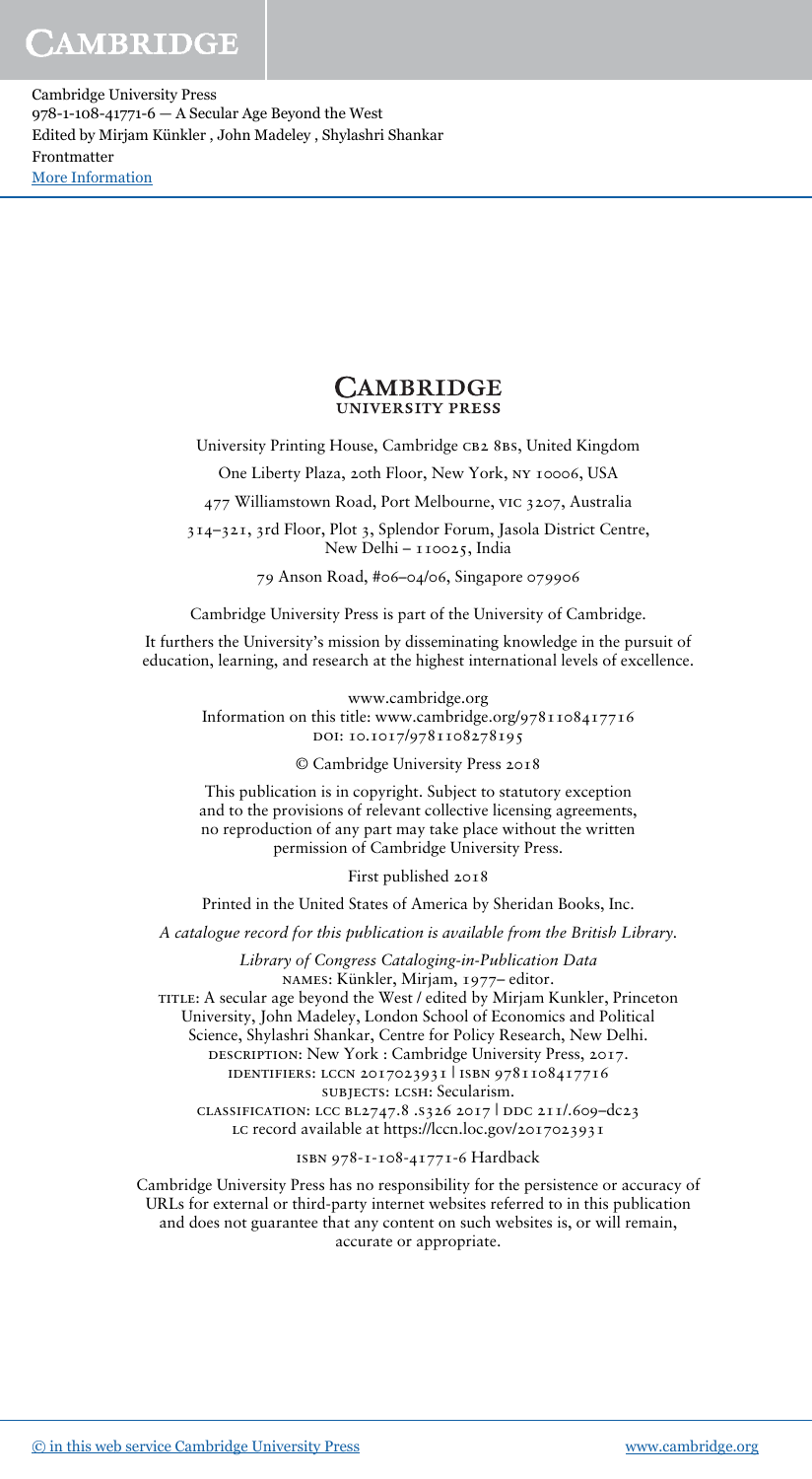Cambridge University Press 978-1-108-41771-6 — A Secular Age Beyond the West Edited by Mirjam Künkler , John Madeley , Shylashri Shankar Frontmatter [More Information](www.cambridge.org/9781108417716)

> Alfred C. Stepan (*1936* to *2017*): inspired teacher, scholar, and friend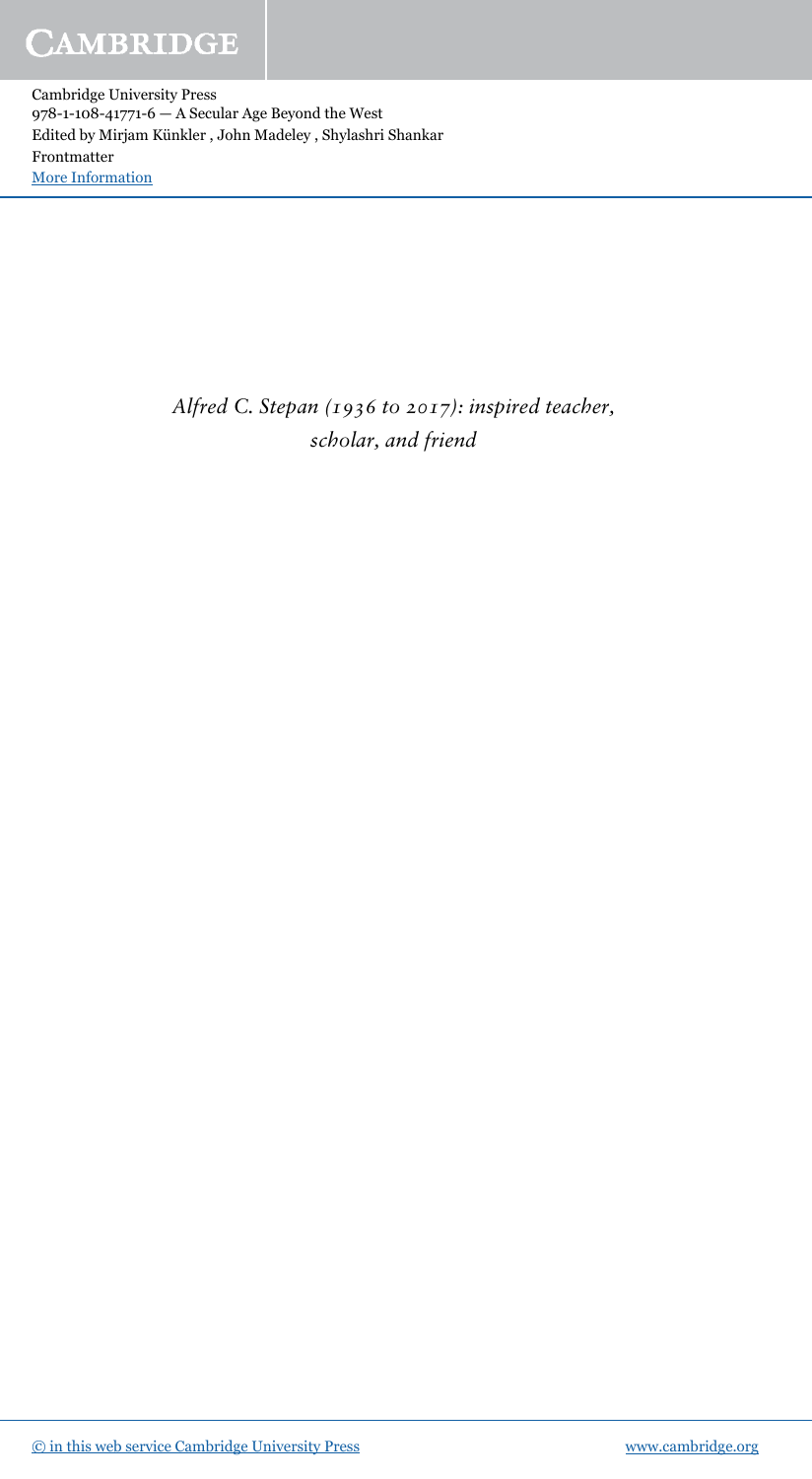Cambridge University Press 978-1-108-41771-6 — A Secular Age Beyond the West Edited by Mirjam Künkler , John Madeley , Shylashri Shankar Frontmatter [More Information](www.cambridge.org/9781108417716)

## Contents

| List of Tables and Figures                                                                                                                    | <i>page</i> xi               |
|-----------------------------------------------------------------------------------------------------------------------------------------------|------------------------------|
| List of Contributors                                                                                                                          | $\overline{x}$ <sub>11</sub> |
| Preface                                                                                                                                       |                              |
| Introduction<br>T.<br>Mirjam Künkler and Shylashri Shankar                                                                                    | $\mathbf I$                  |
| Secularity I: Varieties and Dilemmas<br>$\mathbf{2}$<br>Philip Gorski                                                                         | 33                           |
| The Origins of Secular Public Space: Religion, Education,<br>3<br>and Politics in Modern China<br>Zhe Ii                                      | 6т                           |
| The Formation of Secularism in Japan<br>$\overline{4}$<br>Helen Hardacre                                                                      | 86                           |
| Law, Legitimacy, and Equality: The Bureaucratization<br>$\overline{5}$<br>of Religion and Conditions of Belief in Indonesia<br>Mirjam Künkler | IO7                          |
| Secularity and Hinduism's Imaginaries in India<br>6<br>Shylashri Shankar                                                                      | T28                          |
| Secularity without Secularism in Pakistan: The Politics<br>7<br>of Islam from Sir Syed to Zia<br>Christophe Jaffrelot                         | 152                          |
| Charles Taylor's A Secular Age and Secularization<br>8<br>from Below in Iran<br>Nader Hashemi                                                 | 185                          |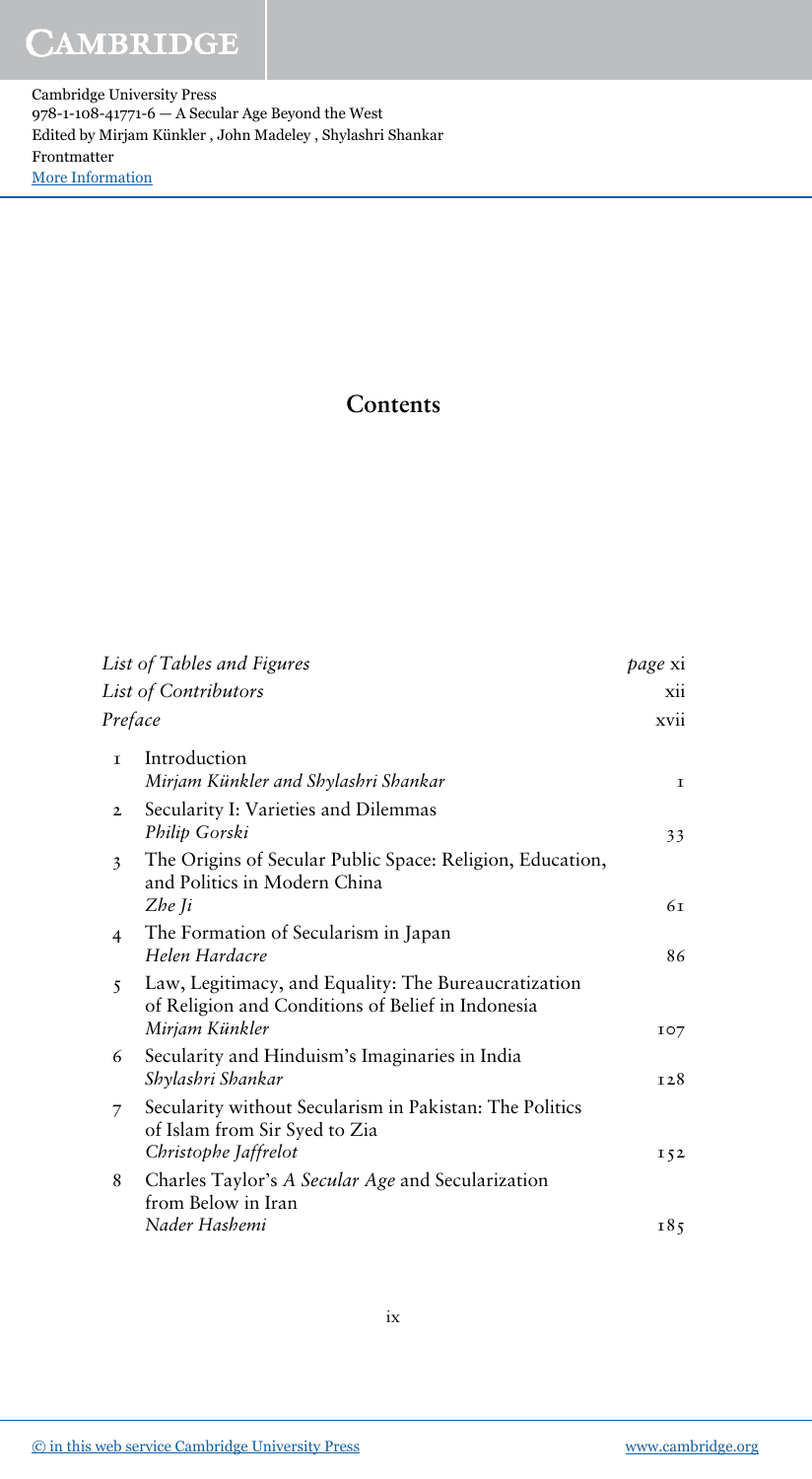| $\mathbf x$ | Contents                                                                                                                                          |            |
|-------------|---------------------------------------------------------------------------------------------------------------------------------------------------|------------|
| 9           | The Politics of Jewish Secularization in Israel<br>Hanna Lerner                                                                                   | 2I3        |
| IO          | A Kemalist Secular Age? Cultural Politics and Radical<br>Republicanism in Turkey<br>Aslı Bâli                                                     | 234        |
| <b>TT</b>   | Enigmatic Variations: Russia and the Three Secularities<br>John Madeley                                                                           | 265        |
| I2          | Piety, Politics, and Identity: Configurations of Secularity<br>in Egypt<br>Gudrun Krämer                                                          | 295        |
| I3          | The Commander of the Faithful and Moroccan Secularity<br>Jonathan Wyrtzen                                                                         | 317        |
| $I_4$       | Conclusions: The Continued Prevalence<br>of the "Marker State"                                                                                    |            |
| $I\bar{S}$  | Mirjam Künkler and John Madeley<br>Afterword and Corrections<br>Charles Taylor                                                                    | 342<br>385 |
|             | Appendix: A Quantitative Take on the Incidence<br>of Taylor's Three Secularities in the Eleven Country Studies<br>Mirjam Künkler and John Madeley |            |
| Index       |                                                                                                                                                   | 396<br>4I4 |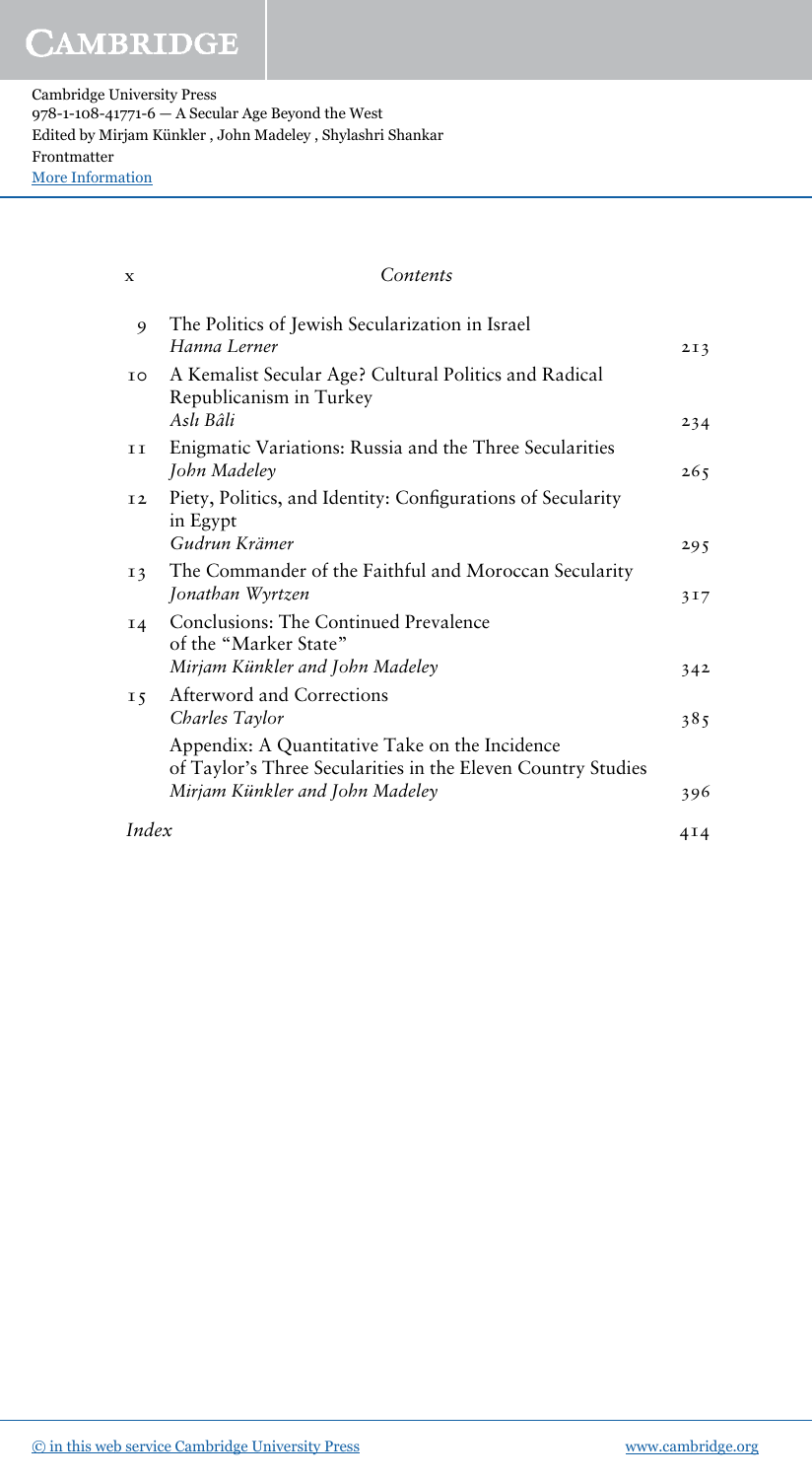# Tables and Figures

### **TABLES**

| I.I Differences between Taylor's approach and the      |         |
|--------------------------------------------------------|---------|
| approach taken in this volume                          | page 11 |
| 7.1 Numbers of students and teachers of Qur'an schools |         |
| in different years and provinces                       | I77     |
| A. <sub>I</sub> Secularity I by country                | 397     |
| A.2 Secularities II and III by country                 | 404     |

#### figures

| A. <sub>I</sub> Secularity I by country | 402   |
|-----------------------------------------|-------|
| A.2 Secularity II by country            | 408   |
| A.3 Secularity III by country           | 4 I I |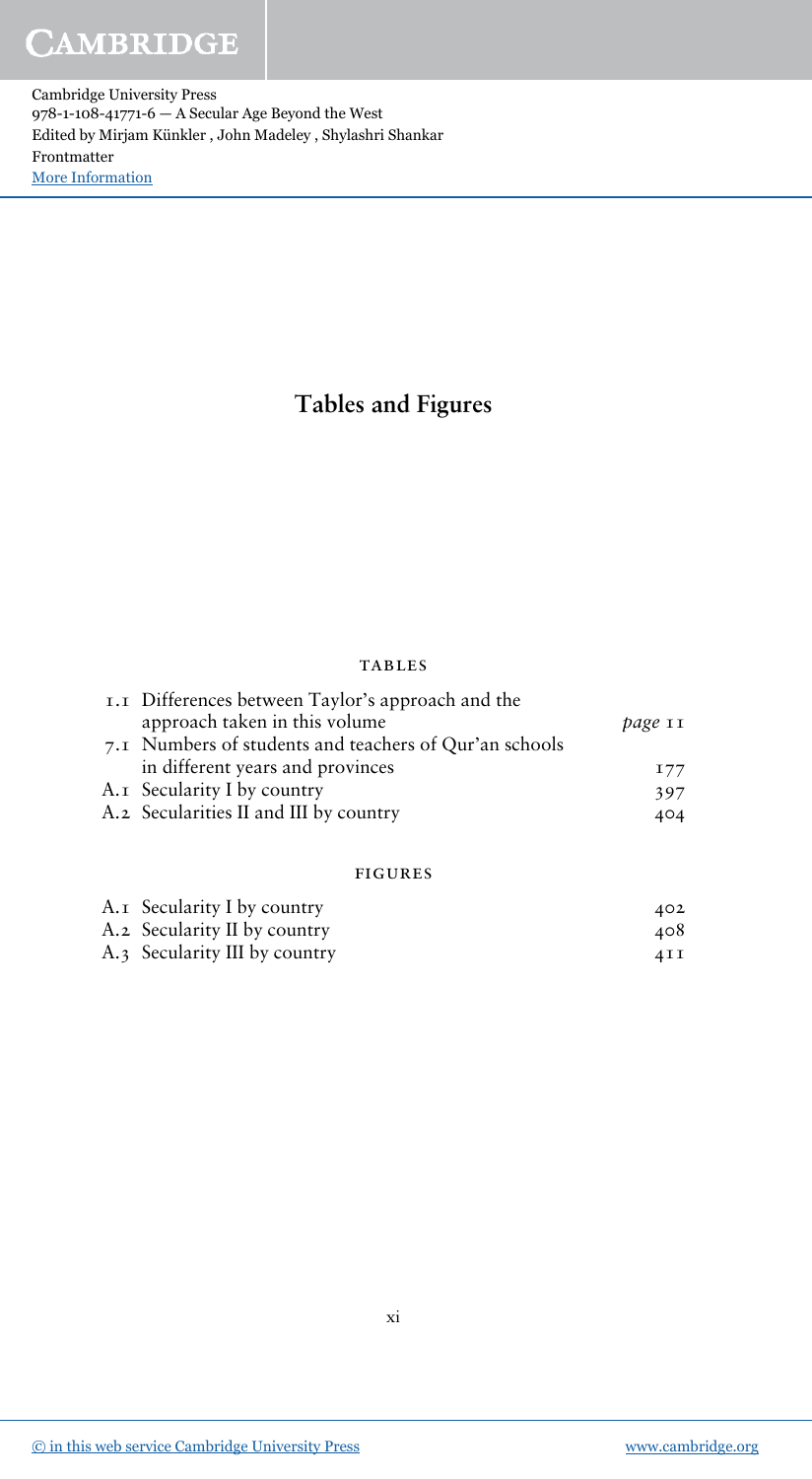# **Contributors**

Aslı Bâli is Professor of Law at UCLA School of Law, and Director of the UCLA Center for Near Eastern Studies. She is the co-editor of Constitution Writing, Religion and Democracy (Cambridge University Press, 2017) and author of numerous peer-reviewed and law review articles, including "The Perils of Judicial Independence: Constitutional Transition and the Turkish Example," in The Virginia Journal of International Law (2012); "Courts and Constitutional Transitions: Lessons from the Turkish case," in the International Journal of Constitutional Law (2013), and "Shifting into reverse: Turkish constitutionalism under the AKP," Theory and Event (2016).

Philip Gorski is Professor of Sociology, International Studies, and Religious Studies at Yale University. He received an AA from Deep Springs College, a BA from Harvard College, and a PhD from the University of California at Berkeley. His most recent book is American Covenant: A History of Civil Religion from the Puritans to the Present  $(2017).$ 

Helen Hardacre is the Reischauer Institute Professor of Japanese Religions and Society at Harvard University. She earned her doctorate from the University of Chicago in 1980. She has done extended field study of contemporary Shinto, Buddhist religious organizations, and the religious life of Japan's Korean minority. She has also researched State Shinto and contemporary ritualizations of abortion in Japan. Before moving to Harvard in 1992, she taught at Princeton University (1980–1989) and Griffith University (Australia) (1990–1991). Her publications include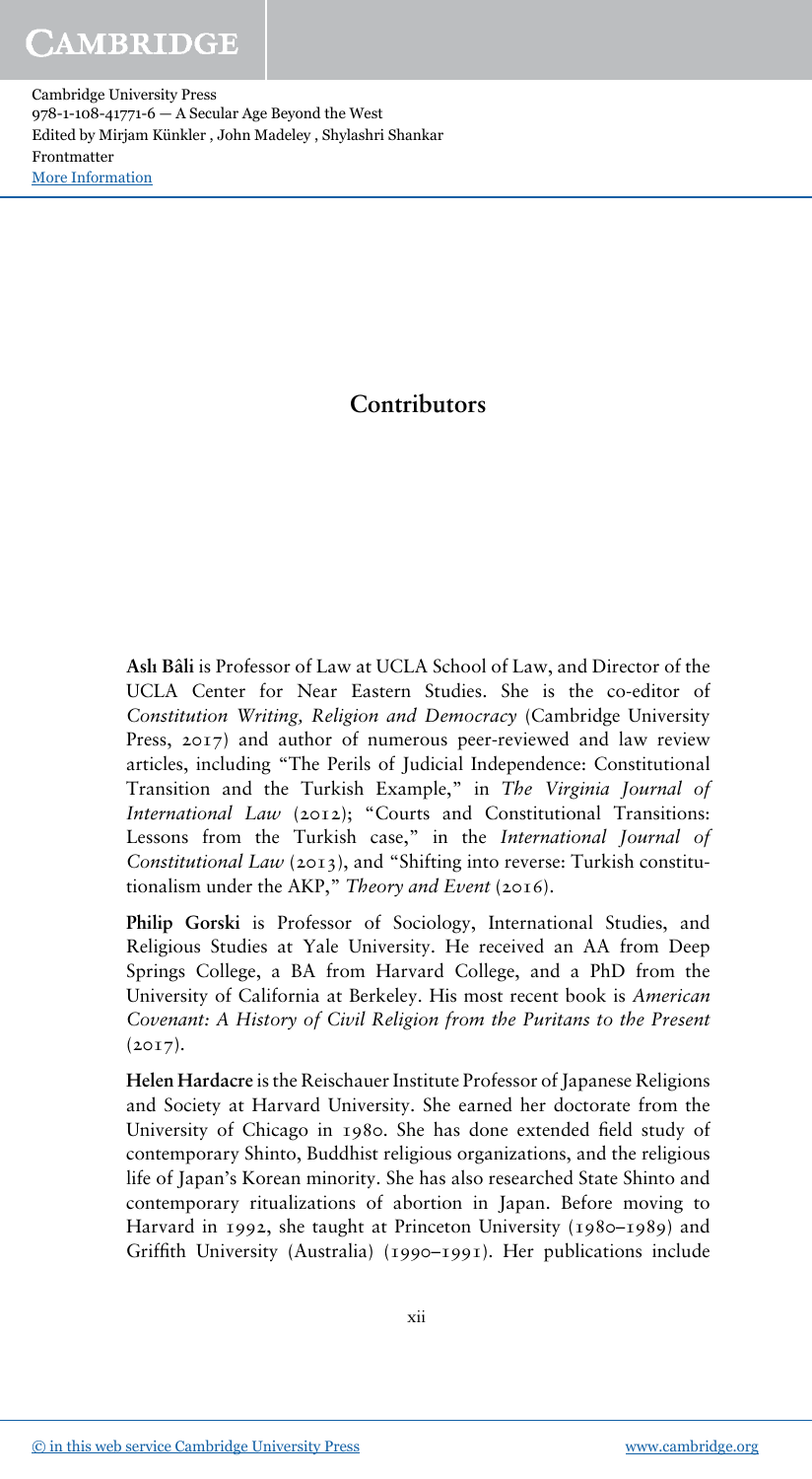### List of Contributors xiii

The Religion of Japan's Korean Minority (1984), Lay Buddhism in Contemporary Japan: Reiyukai Kyodan (1984), Kurozumikyo and the New Religions of Japan (1986), Shinto and the State, *1868*–*1988* (1989), Marketing the Menacing Fetus in Japan (1997), and Religion and Society in Nineteenth-Century Japan: A Study of the Southern Kanto Region, Using Late Edo and Early Meiji Gazetteers (2002) and Shinto: A History (2016). Her ongoing research includes work concerning the issue of constitutional revision in Japan and its effect on religious groups.

Nader Hashemi is the Director of the Center for Middle East Studies and an Associate Professor of Middle East and Islamic Politics at the Josef Korbel School of International Studies at the University of Denver. He obtained his doctorate from the Department of Political Science at the University of Toronto and previously was an Andrew W. Mellon Postdoctoral Fellow at Northwestern University and a Visiting Assistant Professor at the UCLA Global Institute. He is the author of Islam, Secularism and Liberal Democracy: Toward a Democratic Theory for Muslim Societies (Oxford University Press, 2009) and co-editor of The People Reloaded: The Green Movement and the Struggle for Iran's Future (Melville House, 2011), The Syria Dilemma (MIT Press, 2013), and Sectarianization: Mapping the New Politics of the Middle East (Oxford University Press, 2017).

Christophe Jaffrelot is Senior Research Fellow at CERI-Sciences Po/CNRS in Paris. He teaches South Asian politics at Sciences Po and King's College. Among his most recent publications are Religion, Caste and Politics in India (2010) and The Pakistan Paradox – Instability and Resilience (2015) and as editor, Pakistan: Nationalism Without a Nation? (2002); A History of Pakistan and its origins(2004); Hindu Nationalism. A Reader (2007); with L. Gayer (eds), Muslims of India's Cities. Trajectories of marginalization  $(2012)$ ; and Pakistan at the Crossroads – Domestic Dynamics and External Pressures (2016).

Zhe Ji is Associate Professor of Chinese Studies at the Institut National des Langues et Civilisations Orientales in Paris. His main study areas are Buddhism and the relationship between state and religion. He has published numerous articles regarding Buddhism in contemporary China and co-founded the Centre d'Etudes Interdisciplinaires sur le Bouddhisme. His books include Religion, Modernité et Temporalité: une sociologie du bouddhisme chan contemporain (CNRS Editions, 2016) and Making Saints in Modern China (co-edited with David Ownby and Vincent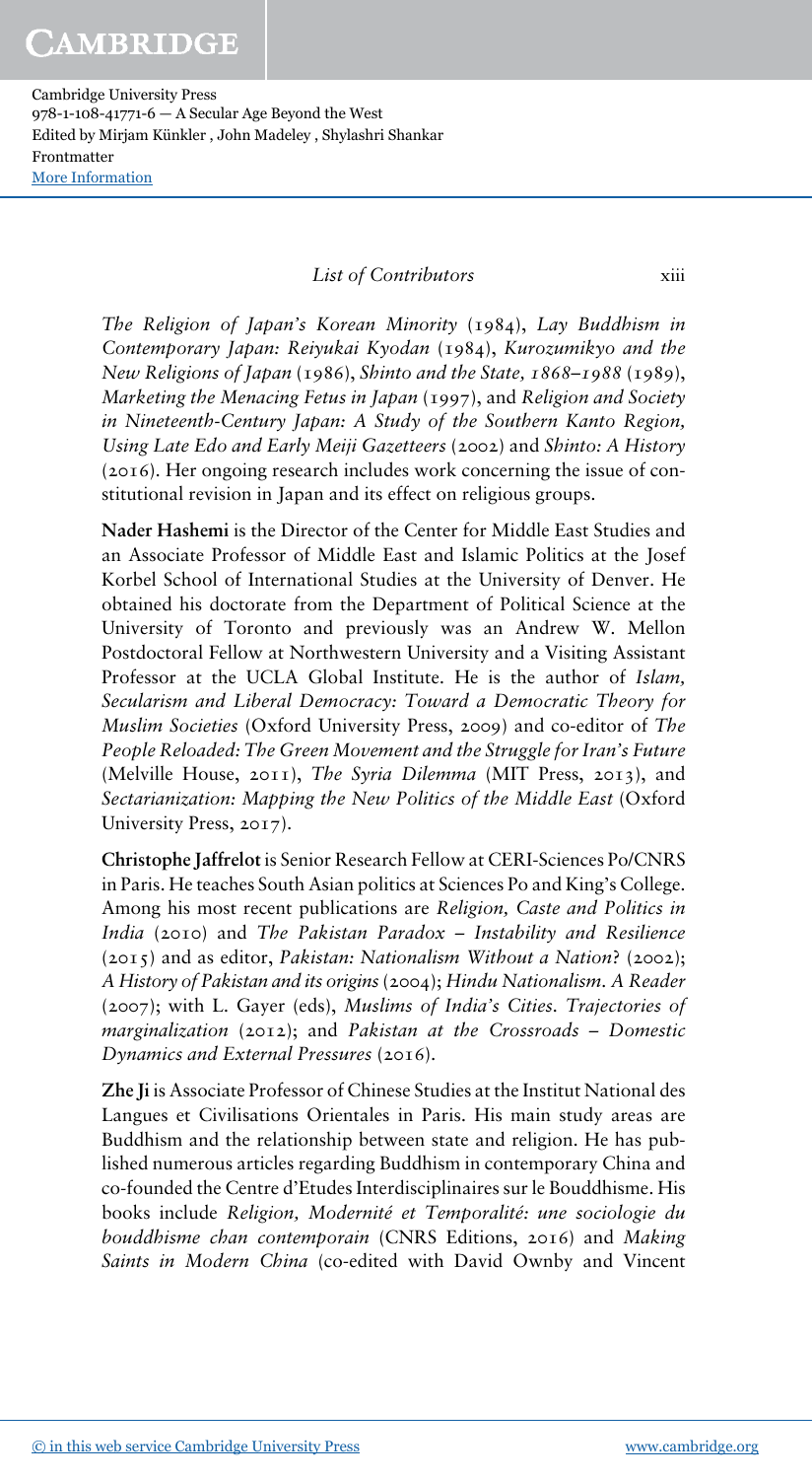Cambridge University Press 978-1-108-41771-6 — A Secular Age Beyond the West Edited by Mirjam Künkler , John Madeley , Shylashri Shankar Frontmatter [More Information](www.cambridge.org/9781108417716)

#### xiv List of Contributors

Goossaert, Oxford University Press, 2017). In 2014, he was nominated as Junior Member of the Institut Universitaire de France.

Gudrun Krämer is Professor of Islamic Studies at Freie Universität Berlin and director of the Berlin Graduate School Muslim Cultures and Societies. She has worked and published on modern Middle Eastern history and on Islam, democracy, and modernity. Her books include Der Vordere Orient und Nordafrika ab *1500* (2016), Hasan al-Banna (2010), A History of Palestine: From the Ottoman Conquest to the Founding of the State Israel (2008), The Jews in Modern Egypt (1989), Responsabilité, égalité, pluralism: Réflexions sur quelques notions-clés d'un ordre islamique moderne (2000), and the edited volume (with Sabine Schmidtke) Speaking for Islam: Religious Authorities in Muslim Societies (2006). She is a member of the Berlin-Brandenburg Academy of Sciences and Humanities, the Tunisian Academy of Sciences (Bayt al-Hikma), and an Executive Editor of the Encyclopaedia of Islam Three. In 2010 she received the Gerda Henkel Prize.

Mirjam Künkler is a senior research fellow at the Swedish Collegium for Advanced Study (SCAS). Before joining SCAS, she taught Near Eastern Studies at Princeton University, where she also directed the Oxford-Princeton research cluster on "Traditional authority and transnational religious networks in contemporary Shi'i Islam" and co-directed the Luce Program on "Religion and International Affairs" for several years. Her books include Democracy and Islam in Indonesia (co-edited with Alfred Stepan, 2013; published in Arabic as Al-Dimokratia va al-Islam fi Indonisia, 2015); Women's Juristic Authority in Shi'ite Islam (with Devin Stewart, Edinburgh University Press, forthcoming 2018); as well as two volumes co-edited with Tine Stein: Selected Writings by Ernst-Wolfgang Böckenförde, 2017 (Vol. I) and 2018 (Vol. II). Künkler has guest-edited special issues and symposia for the journals *Party Politics* (March 2013), Cambridge Journal of Law and Religion (January 2013), the American Behavioral Scientist (July 2016), Asian Studies Review (December 2016), the British Journal of Middle Eastern Studies (January 2018), Constellations (June 2018) and the German Law Journal (May 2018).

Hanna Lerner is a senior lecturer of Political Science at Tel Aviv University. She is the author of Making Constitutions in Deeply Divided Societies (Cambridge University Press, 2011), co-editor of Global Justice and International Labour Rights (Cambridge University Press, 2016), and co-editor of Constitution Writing, Religion and Democracy (Cambridge University Press, 2017). Her research focuses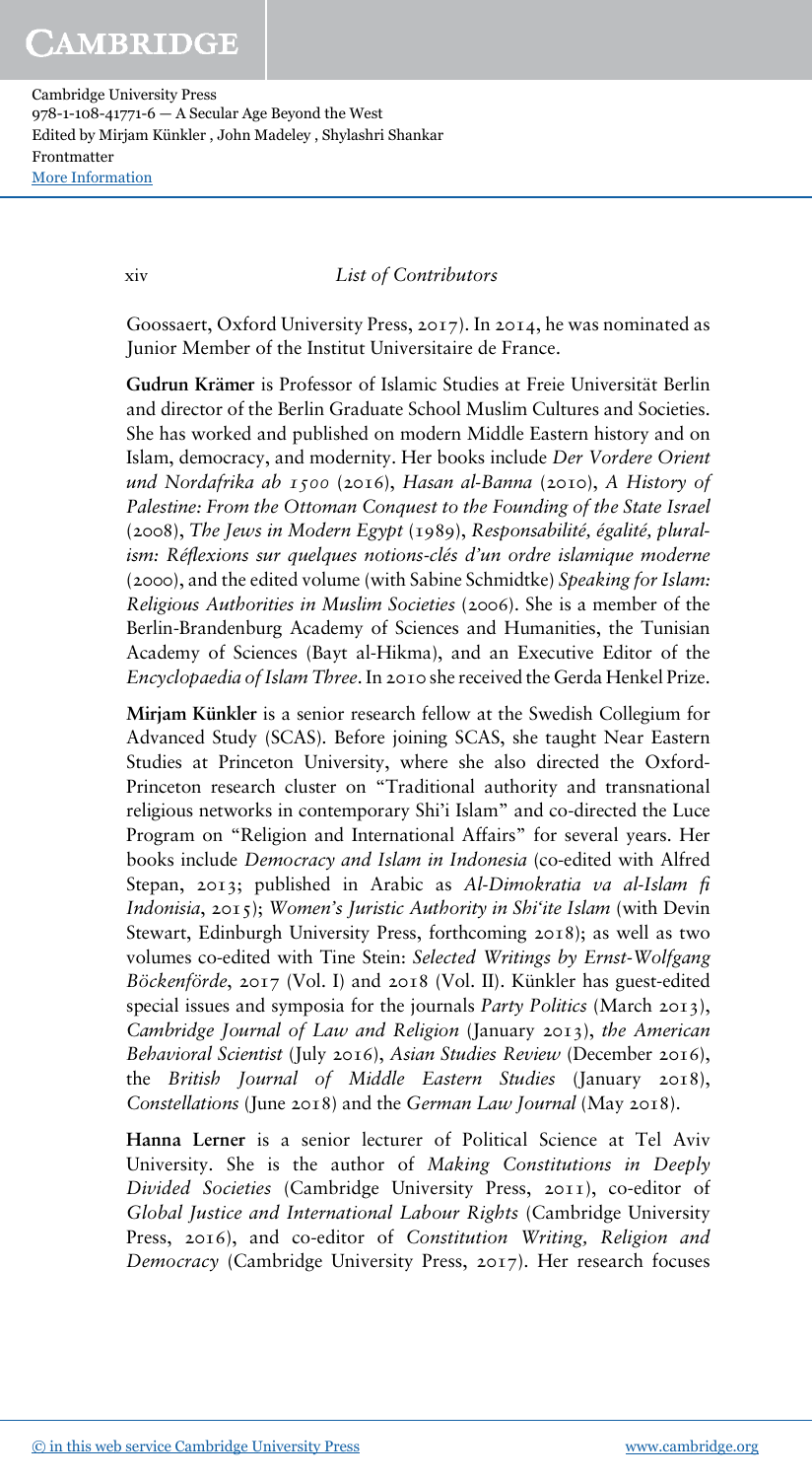### List of Contributors xv

on comparative constitution-making, Israeli constitutional politics, religion and democracy, global justice, and international labor.

John Madeley retired as Senior Lecturer in Government at the London School of Economics and Political Science in 2009, where he also served as the Dean of the Graduate School for three years. Starting as a specialist in the government and politics of the Nordic countries, during the second half of his career he concentrated on researching and teaching the linkages between and contrasting patterns of religion and politics, especially across Europe's 50-plus countries. In addition to many journal articles and book chapters, he edited Church and State in Contemporary Europe: The Chimera of Neutrality (with Zsolt Enyedi, 2003), Religion and Politics (2003), and Religion, Law and Politics in the European Union (with Lucian Leustean, 2010). Recent publications include "Constitutional Models and the protection of religious freedom" in S. Ferrari (ed.) Routledge Handbook of Law and Religion (2015) and "The curious case of religion in the Norwegian Constitution" in A. Bâli and H. Lerner (eds.) Constitution Writing Religion and Democracy (2017).

Shylashri Shankar is a senior fellow at the Centre for Policy Research in New Delhi. She has held academic positions at the University of Texas at Austin and the Center on Religion and Democracy, University of Virginia. In June 2011, she was a Bellagio Fellow at the Rockefeller Centre in Bellagio (Italy). She has a PhD in Political Science from Columbia University, an MSc from the London School of Economics and Political Science, an MA (Cantab) from the University of Cambridge, and a BA (Hons) from Delhi University. She is the author of Scaling Justice: India's Supreme Court, Anti-Terror Laws and Social Rights (2009) and coauthor of Battling Corruption (2013). In the past she has been a Fellow at the Rockefeller Foundation's Bellagio Center in Italy and a co-convenor of a research group at the Center for Interdisciplinary Research (ZiF) in Bielefeld, Germany. She is currently working on a food biography of India (Speaking Tiger, 2017).

Charles Taylor is Professor em. of Philosophy at McGill University, Montreal. His most influential books are Explanation of Behaviour (1967), Sources of the Self (1989), and A Secular Age (2007). His newest book is The Language Animal (2016). He has been a recipient of numerous prizes and awards, among them the 2007 Templeton Prize, the 2008 Kyoto Prize in Arts and Philosophy, the 2015 John W. Kluge Prize for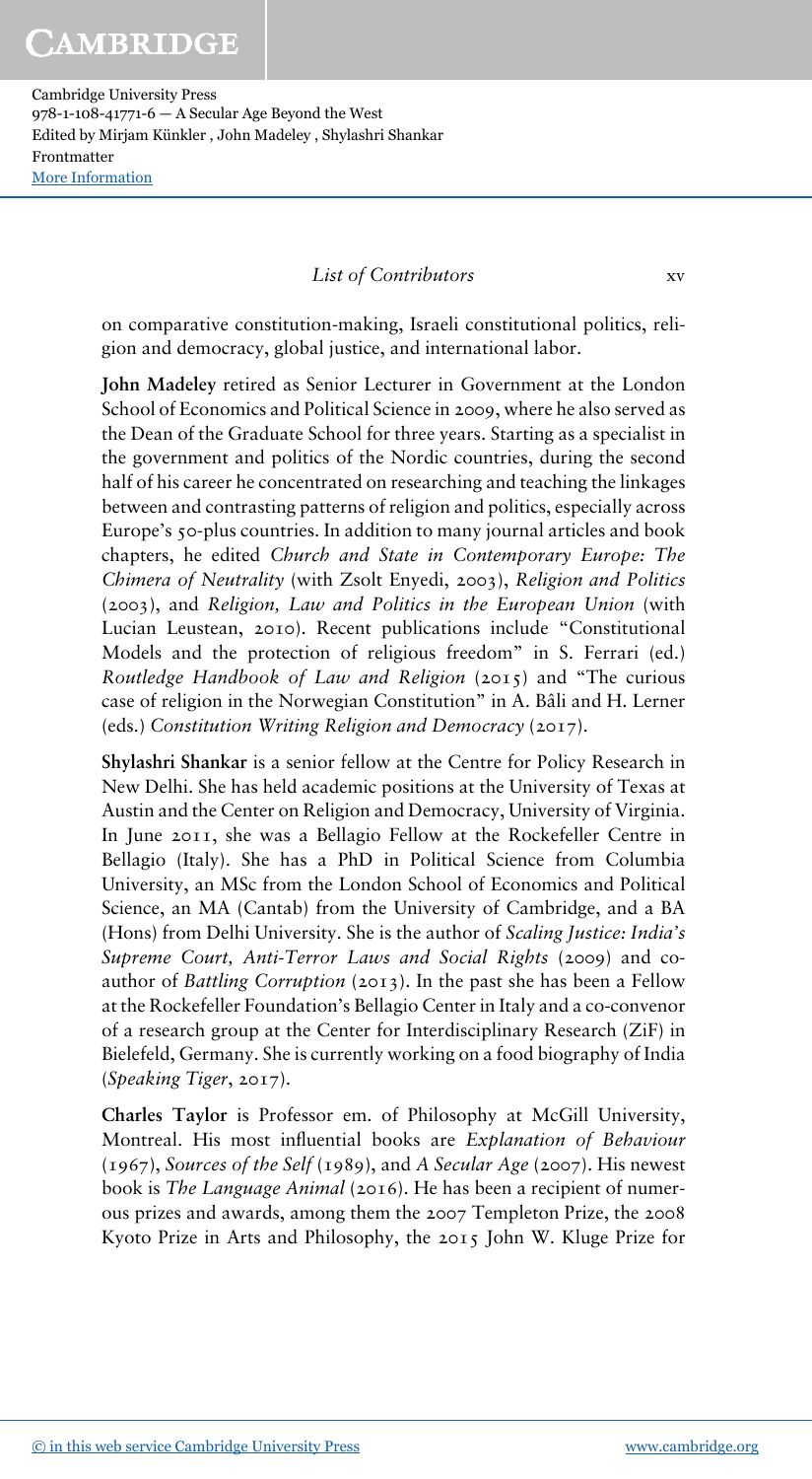xvi List of Contributors

Achievement in the Study of Humanity, and the 2016 Berggruen Prize for philosophy.

Jonathan Wyrtzen is an associate professor of Sociology, International Affairs, and History at Yale University. He received a BA and MA from the University of Texas at Austin and a PhD from Georgetown University. His research interests center on empire and colonialism, state formation and non-state forms of political organization, ethnicity and nationalism, and religion and socio-political activism in North Africa and the Middle East. His first book, Making Morocco: Colonial Intervention and the Politics of Identity (2015), examines the relationships among European imperial expansion, colonial policies of modernization and state formation, and the rise of Arabo-Islamic nationalism in Morocco. His current book project focuses on the making of the modern Middle East during the Long Great War  $(1911-31)$ , examining the clash between colonial and local political projects set in motion during this period to replace the Ottoman Empire. His recent publications include "Colonial Legitimization-Legibility Linkages and the Politics of Identity in Algeria and Morocco" in the European Journal of Sociology (2017) and "Colonial War and the Production of Territorialized Space in North Africa" in Political Power and Social Theory (2017).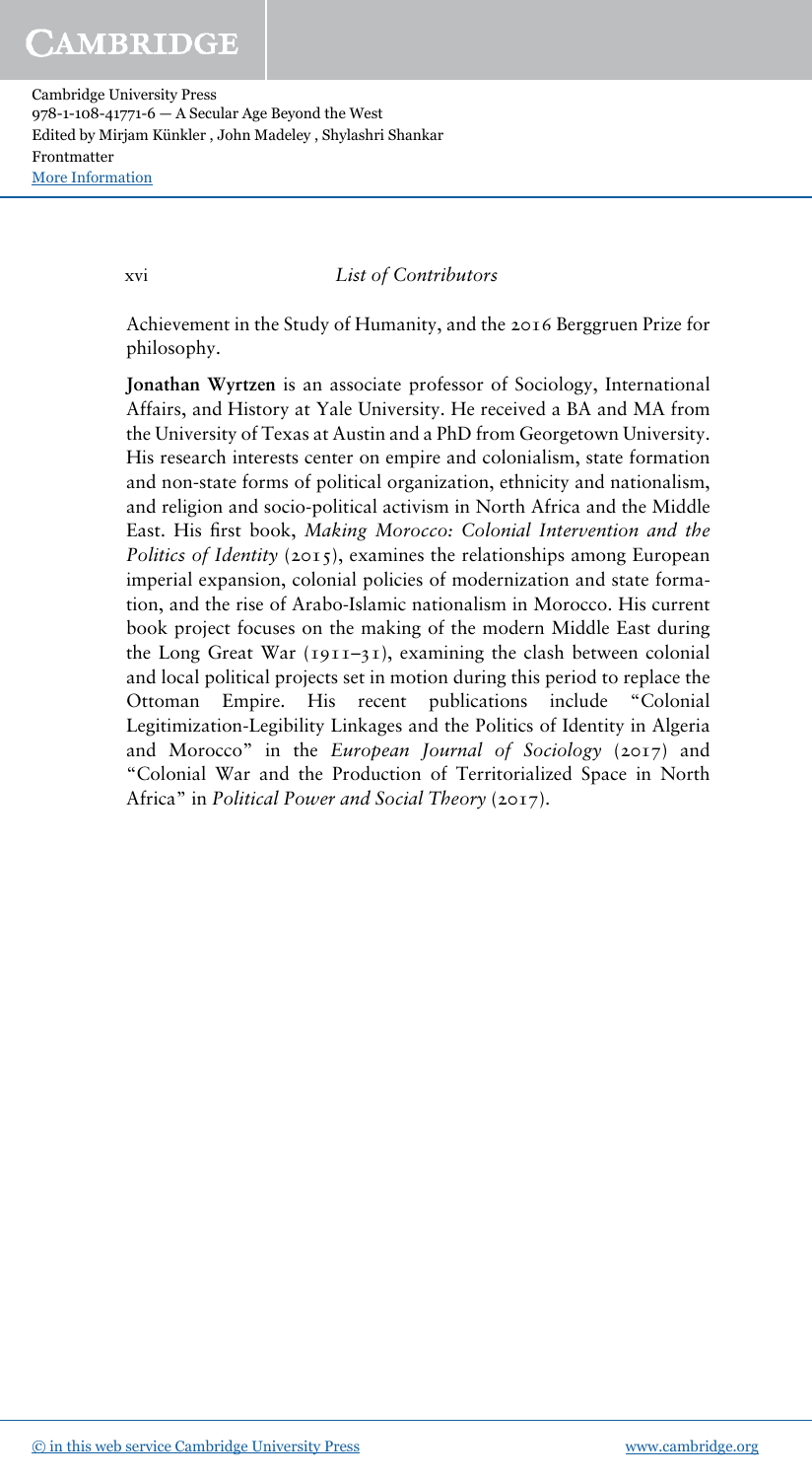# Preface

The inspiration for this book was born on a warm autumn day in the guesthouse of Boğaziçi University, in the early 2010s, where, overlooking the Bosphorus, many of the authors assembled, and other friends and colleagues gathered to discuss books that deeply stirred them and to which they wished to formulate a response. The group, made up mostly of sociologists and political scientists working on the nexus between politics, religion, and law, each an expert on a different country of the Middle East and Asia, soon settled on Charles Taylor's A Secular Age, a book that offers manifold entry points and intellectual foils to argue with and against, a book which with each reading takes on a new colour and evokes new imagery and insights. The path of working on this book together soon became an endpoint in itself, as the group grew closer and many of its members met again summer after summer in different constellations, working on new projects as this one came to completion, and with subsets of its members crafting new cooperations in research, publishing, and joint teaching. As editors we are deeply grateful for this gift of companionship, both with one another and the wider group of fellow-travelers, creating a net of interlocutors with whom it was a pleasure and honor to agree and disagree, to understand and to occasionally misunderstand. Thus, over time, these intellectual companions became companions also of the heart, and we hope the group will live on in its various manifestations for many years to come.

While producing this volume, numerous debts were incurred. We thank Marian Burchardt, Markus Dressler, Prasenjit Duara, Hadi Enayat, Aaron Glasserman, Matthias Koenig, Eric Lob, Roman Loimeier, David Martin, Tamir Moustafa, Eva Nisa, Saskia Schäfer, Benjamin Schonthal, Clemens

xvii